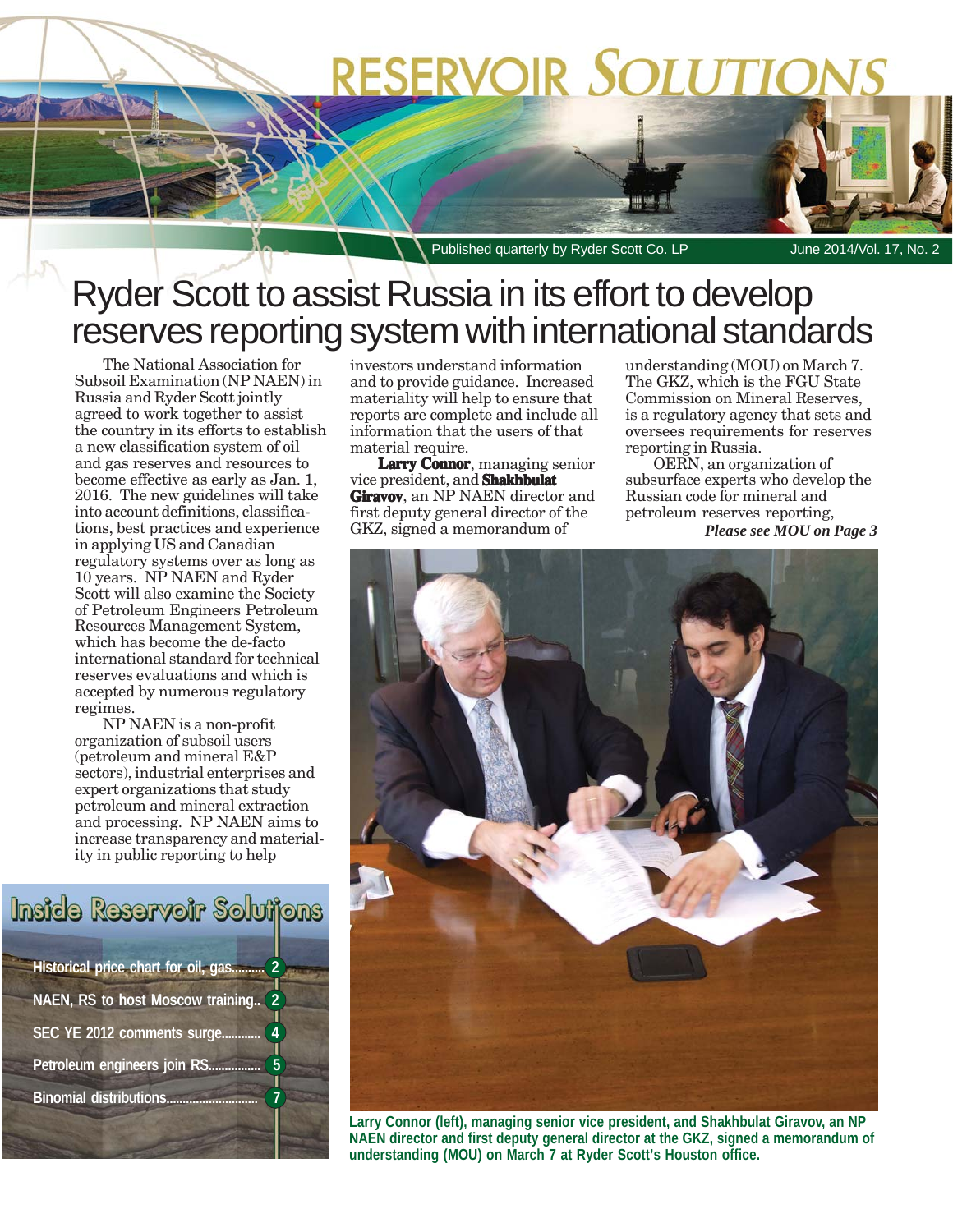

## NP NAEN, RS to co-host training session in Moscow

The National Association for Subsoil Examination (NP NAEN) in Russia and Ryder Scott Petroleum Consultants will jointly present a training session on international petroleum reserves standards to NP NAEN members and colleagues on Wednesday, Oct. 29 at the Ritz Carlton Moscow hotel. NP NAEN is a nonprofit organization of subsoil users (petroleum and mineral E&P sectors), industrial enterprises and expert organizations that study petroleum and mineral extraction and processing. The organization aims to increase transparency and materiality in public reporting. See article on memorandum of understanding between NP NAEN and Ryder Scott on Page 1.

NP NAEN anticipates about 200 participants will attend the two-day session. On the second day, Thursday, Oct. 30, the conference will focus on mineral reserves.

The agenda is aimed at financial, government, legal and technical professionals in petroleum and minerals reserves. The event is supported by the FGU State Commission on Mineral Reserves (GKZ) and the Federal Subsoil Resources Management Agency



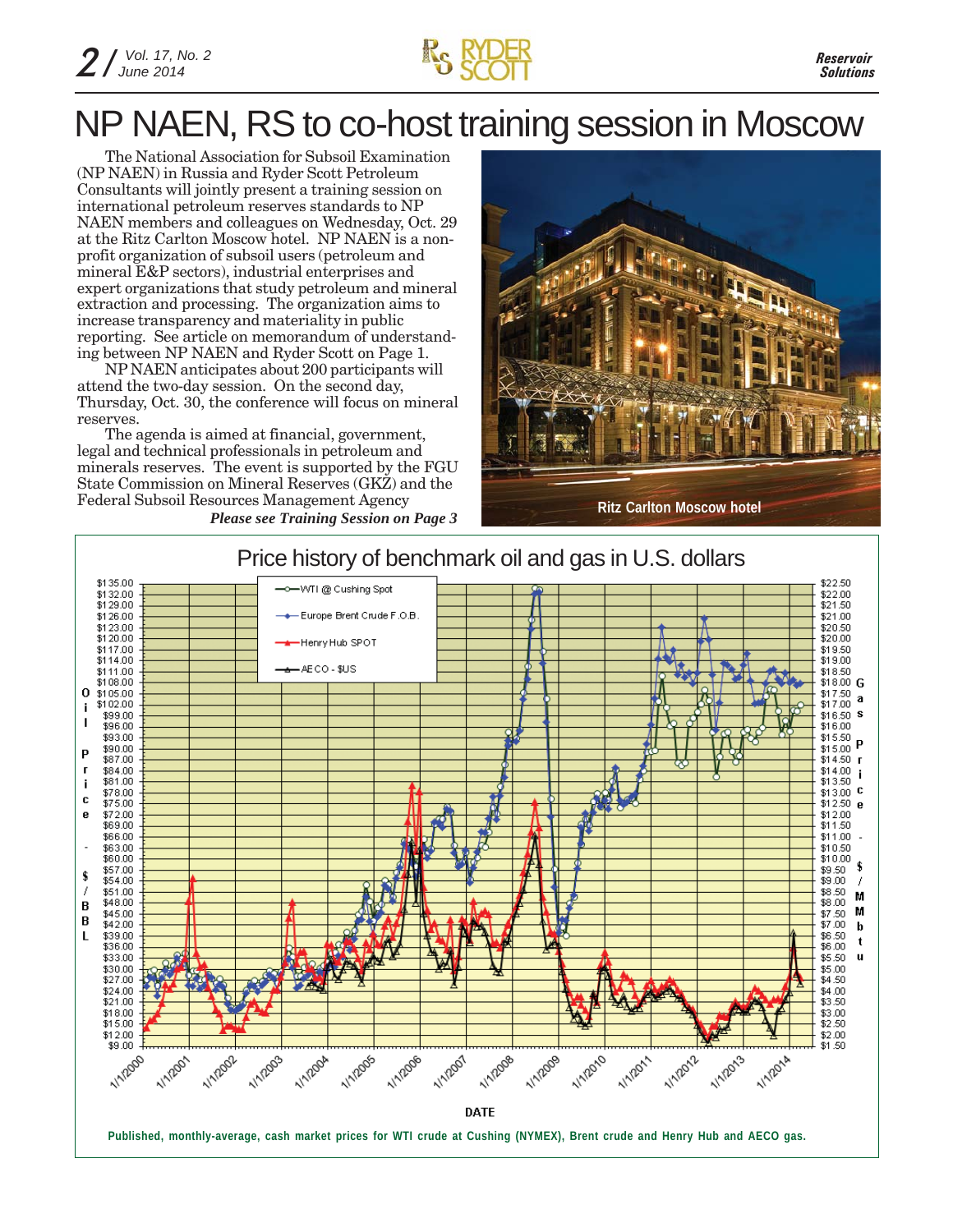#### *MOU—Cont. from Page 1*

assists the GKZ. NP NAEN, a self-regulating organization of corporate members and OERN representatives, coordinates and financially supports OERN.

The former Soviet system for classification of reserves and resources, developed in 1960 and revised in 1981, is still used today in Russia and by some FSU countries. Nine years ago, the Ministry of Natural Resources and Environment developed the RF-2005 Russian Federation classification scheme, a planned first step to bring the old Soviet system in line with more modern standards. However more delays followed and now the government considers the RF-2005 guidelines to be outdated.

The MOU calls for NP NAEN and Ryder Scott to jointly review resources and reserves disclosures in public reports under international reserves classification systems. Public reports are annual and quarterly company reports, press releases, technical papers, website postings, public presentations and other published material.

NP NAEN and Ryder Scott will review proposals on the development of the planned 2016 oil and gas reserves and resources definition-and-classification system and analyze the implications. Ryder Scott will

(ROSNEDRA). Representatives from NP NAEN, GKZ, ROSNEDRA, Ryder Scott and Moscow-based FDP Engineering LLP, a long-time alliance partner of Ryder Scott, are on the organizing committee.

The agenda for Oct. 29 will be as follows: • 9:30-10 a.m. -- Registration of attendees • 10-10:35 a.m. -- Opening presentations on cooperation

of Ryder Scott and NP NAEN from representatives of the two organizations and FDP

• 10:40-11:20 a.m. -- Current legal issues of importance in Russia from Moscow law firm

• 11:25 a.m.-noon -- Oil shale evaluation and experiences worldwide from Ryder Scott

• 12:05-12:55 p.m. -- Proper methodology to evaluate prospective resources from Ryder Scott and GKZ • 12:55-1:55 p.m. -- Lunch

• 1:55-2:30 p.m. -- Comparison of SPE-PRMS and other worldwide reserves definition systems from Ryder Scott • 2:35-3:20 p.m. -- Latest version of the new Russian reserves classification system from the GKZ • 3:25-4:10 p.m. -- Panel discussion on the contents of an effective reserve report from financial, engineering,

geological and GKZ representatives • 4:10-4:35 p.m. -- Break with snacks and beverages • 4:35-5:15 p.m. -- Effective use of and role of simulation

in reserve reporting from Ryder Scott • 5:20-6 p.m. -- Role of National Association for Subsoil

Use in auditing from NP NAEN

• 6 p.m. -- Reception

Presentations will be in Russian and English and interpreters will be on hand. For attendees, admission to the Oct. 29 event will be \$1,390 USD with a 25 percent discount if registering before Aug. 1. The discount will be 15 percent for those registering between Aug. 2 and Sept. 1. Those companies registering three to four attendees will get a 20-percent discount

prepare methodological recommendations based on its experience using SPE-PRMS guidelines and preparing reserves reports that comply with the regulatory rules of the U.S. Securities and Exchange Commission and Canada's National Instrument 51-101.

Under the MOU, Ryder Scott will also conduct independent hydrocarbon reserves and resources evaluations in accordance with the SPE-PRMS and the U.S. and Canadian systems. The firm will also conduct training sessions on various reserves classification systems. Please see article on the NP NAEN-Ryder Scott reserves session to be held in Moscow on Wednesday, October 29.

The joint projects will not interfere with any corporate articles of incorporation or with activities allowed by national legislation in the countries where those companies are based. For companies participating in the program, Ryder Scott has also agreed to extend competitive pricing and expeditious turnaround times to prepare independent reports acknowledged worldwide for their reliability.

"That creates a unique opportunity for subsoil users to undergo the state examination of mineral reserves and an international audit for private purposes at the same time," said Giravov.

*Training Session—Cont. from Page 2* and five or more is a 25-percent discount.

For more information, please contact **Daria Fedtsova** at fedtsova.naen@mail.ru or **Natalia Shikun** at shikun@naen.ru.



**Pump jacks in west Siberia lift crude. New Russian Federation petroleum reserves standards are planned for as early as 2016.**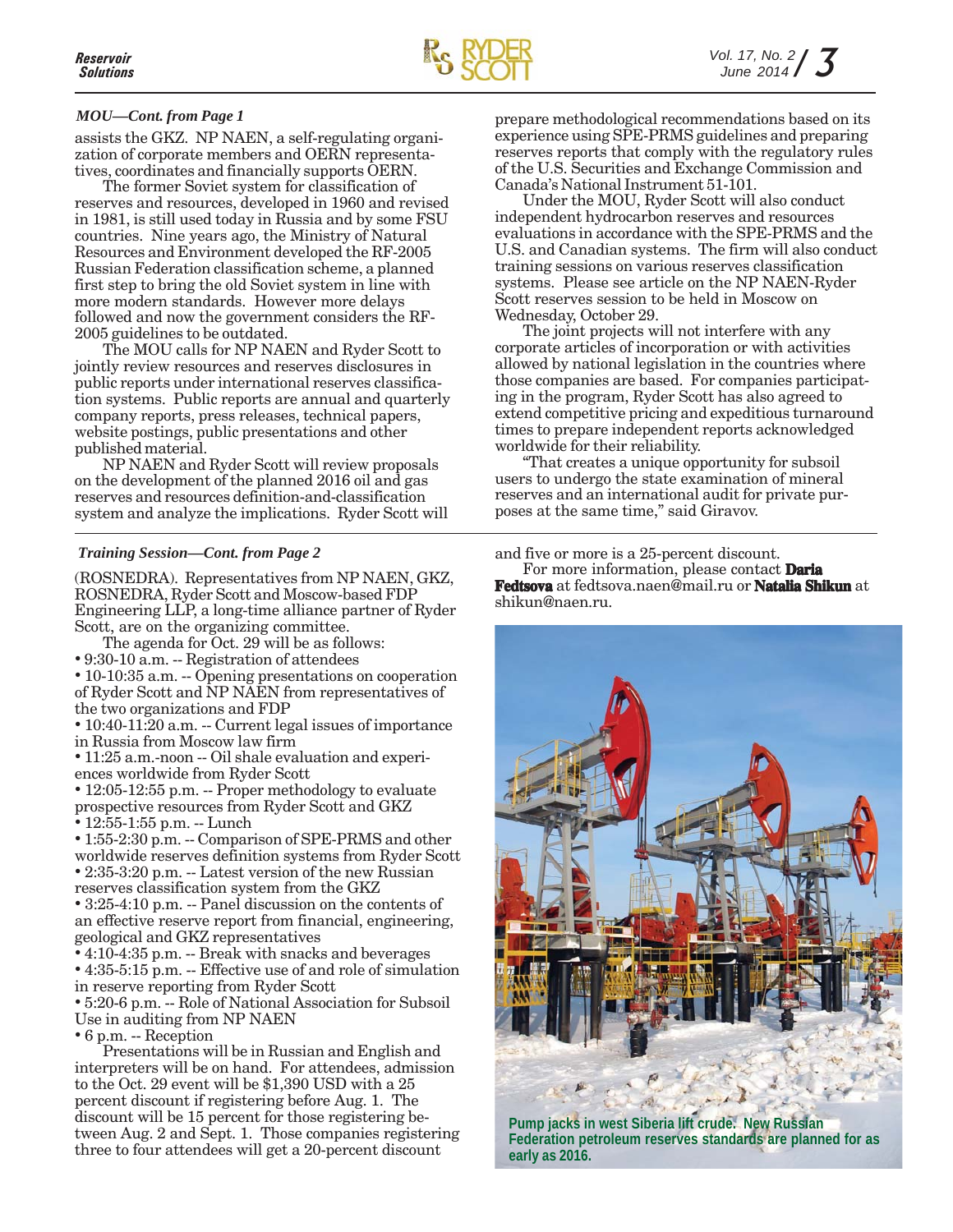### SEC comments surge; expiring acreage, volume definitions are new topics, shows Ryder Scott survey

U.S. regulators have a new focus area on petroleum reserves filings, said **Jeffrey Wilson**, managing senior vice president. They now question what portion of soon-to-be expiring undeveloped acreage was filed as proved undeveloped reserves. For instance, in its yearend 2012 filing, Cabot Oil & Gas Co. disclosed undeveloped acreage scheduled to expire in 2013, 2014 and 2015 but did not disclose what portion was proved. The SEC requested the associated proved volumes be quantified. Additionally, the SEC asked if any of the PUD locations set to expire would be drilled to hold the lease and develop it under a management–adopted development plan. In total, 23 companies received similar questions.

The SEC also has renewed its emphasis on volume definitions, for instance, stating that the use of ambiguous reserves references, such as "potential reserves," is not permitted. The agency wants more granularity to accompany reported downward revisions. Examples include a company that classified volumes as proved developed nonproducing before an \$18-million compression system was installed.

The SEC asked why the volumes were not reported as PUDs. Another company "reclassified (an offshore platform) to unproved properties," and was asked, "Explain to us, in reasonable detail, your basis for this accounting. As part of your response, provide reference to the specific accounting literature that supports the reclassification."

The questions on volume definitions are insightful. Wilson said, "This demonstrates a transition from early fact checking, after the SEC's "modernized" regulations went into effect, to more closely scrutinizing reserve bookings, and often referencing disclosures made in earlier filings," said Wilson. The agency's "Final Rule: Modernization of Oil and Gas Reporting," which went into effect for year-end 2009 filings, has been in place for five annual reporting periods.

"The SEC often references<br>multiple filing periods and asks



### Topics of SEC comments on YE 2012 filings

companies to account for bookings that can span several years," said Wilson. "Numerous companies with downward revisions over several filing periods were asked to expand on their interpretations of 'reasonable certainty.'"

Wilson surveyed the 2013 comment letters through the Ryder Scott web-based SEC Seeker utility that does custom searches through the SEC's Edgar database.

Agency scrutiny is increasing. SEC comment letters soared from 77 addressing YE-2012 filings to 211 for YE 2013. Reserves-related comments surged from 78 to 245. Development of proved undeveloped reserves continues to be the No. 1 issue, comprising 27 percent of the comments.

PUD development, associated capital expenses to convert PUDs to other reserves categories and the five-year limit for conversion are the main issues with the SEC, said Wilson.

multiple filing periods and asks *Please see Comment Letters on Page 8* reserves separately from oil and gas The second most frequent comment was aimed at companies not reporting natural gas liquid

reserves. "The staff considers NGLs to be a separate product type," the SEC said.

The third-most cited issue involved reconciliation of material changes to PUDs. One company with significant changes reported PUDs converted to developed categories and added as extensions and discoveries. However, the pubic issuer did not disclose any further revisions to fully account for overall PUD conversions, including, for instance, changes caused by acquisitions and divestitures or improved recovery programs.

The modernized rules allow companies to book PUD locations based on the use of "reliable" technology, which, by definition has been field tested and demonstrated to provide reasonably certain results with consistency and repeatability in evaluated or analogous formations. Rex Energy Corp. booked 33 PUD locations based on reliable technology and the SEC commented that if this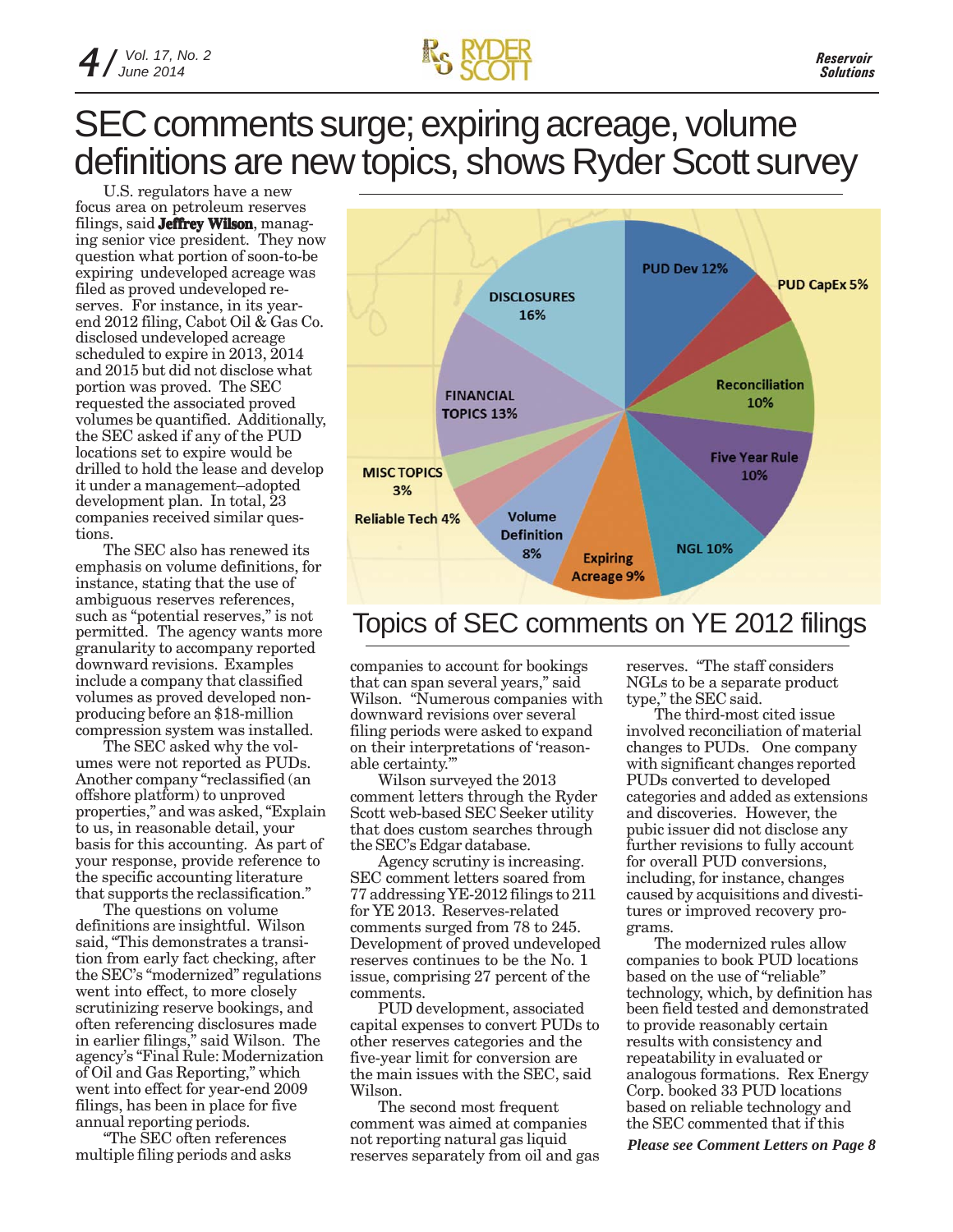

### Two senior petroleum engineers join Ryder Scott



**Filler**

**Stuart L. Filler** has joined Ryder Scott as a senior petroleum engineer. "Stuart is widely considered to be an industry expert in reserves classifications and definitions under various systems," said Fred Ziehe, managing senior vice president.

Filler was a member of the SPE-PRMS Applications Document Subcommittee and a chapter reviewer for the Guidelines for Application of the Petroleum Resources

Management System published in 2011. Also, he was a member of both the Society of Petroleum Engineers oil and gas reserves committee and the Society of Petroleum Evaluation Engineers reserves definition committee that reviewed and approved the SPE-PRMS. Filler also prepared corporate reserves documents that recommended changes in reserves reporting to the U.S. SEC.

Before joining Ryder Scott, Filler was the corporate reserves manager at High Mount E&P Co. for two years and a senior staff reservoir engineer at Southwestern Energy Co. for three years. He evaluated corporate reserves, reviewed business development prospects, prepared production and cost forecasts and performed economic evaluation for prospects in U.S. and international onshore basins.

Filler worked for 11 years starting in 1998 at Devon Energy Corp. and was the commercial evaluation supervisor and senior advisor in corporate reserves in strategic planning. He was also a reservoir engineering advisor for the Gulf of Mexico properties.

While at Devon, he developed corporate economic evaluation standards and was on the peer review committee that focused on all major exploration projects worldwide. Filler reviewed reserves for compliance with U.S. SEC regulations and provided guidance across all divisions.

He prepared corporate reserves policy to ensure proper classification and categorization of reserves and resources. After serving in the United States Army for four years as an infantry officer starting in 1974, Filler began his career at Sedco Inc. as a drilling engineer in training. He also was a reservoir engineer or senior reservoir engineer at Golden Engineering Inc, Core Laboratories Inc. for five years and held engineering positions at CSX Oil & Gas Corp. / Total Minatome Corp., Energy Development Corp., Amax Oil and Gas Corp., Gulf Indonesia Resources Ltd. and Pioneer Natural Resources Co. before joining Devon.

Filler is a member of the Society of Petroleum Evaluation Engineers, Society of Petroleum Engineers and American Association of Petroleum Geologists.

He is a licensed professional petroleum engineer in Texas. Filler has BS and MS degrees in petroleum engineering from Texas A&M University and the University of Houston, respectively.



Also, **John F. Sharp** joined Ryder Scott as a senior petroleum engineer. Previously, he was a manager of corporate reserves at Chesapeake Energy Corp. for seven years. Sharp managed engineers and technicians in maintaining the corporate reserves and economic databases. He managed and prepared quarterly reserve reports, year-end SEC reporting and other reports. Sharp also managed the implemen-

**Sharp**

tation of a reserves management system.

Before that, Sharp was senior staff reservoir engineer at Anadarko Petroleum Corp. from 1996 to 2007. He was also a senior technical lead in the engineering systems group responsible for economic software. Before that, he worked for two years at Basin Exploration Inc. as a reservoir engineer in acquisitions and divestitures. He was also a senior evaluation engineer at Lee Keeling & Assocs. Inc. from 1982 to 1992.

Sharp conducted reserve evaluations and reservoir studies for public and private companies and investment houses. Sharp started his career at Shell Oil Co. in 1976 where he was a production engineer for two years. He also worked at Amerada Hess Corp. and Aramco before joining Lee Keeling.

Sharp has a BS degree in petroleum engineering from the University of Tulsa and is a member of SPE.

### Ryder Scott makes board and management changes

The Ryder Scott board of directors has two new members: **Larry Connor**, managing senior vice president, and **Dan Olds**, who was recently promoted to managing senior vice president. The board now has nine directors.

The new manager of Ryder Scott Canada is **Lynn Kis**, who was promoted to senior vice president. **John MacDonald** was promoted to vice president at the Calgary office.

Articles on Kis and MacDonald were published in the October-December 2013 and July-September 2013 *Reservoir Solutions* newsletters, respectively. All resumes are posted on the website, including those of Connor and Olds.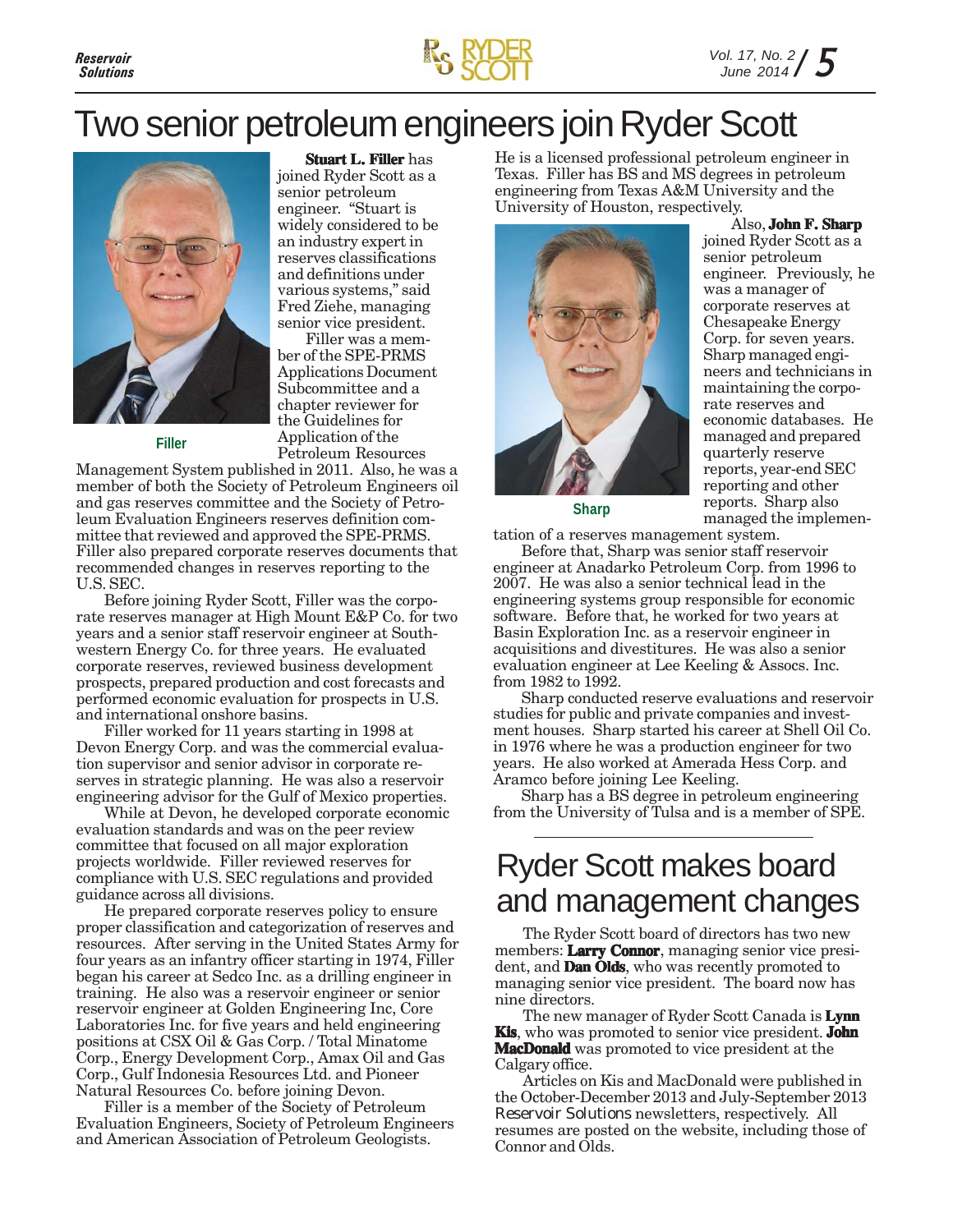$\kappa$   $\kappa$ 

### Incorporating risk, uncertainty in resources evaluation

#### **— Larry Connor, managing senior vice president and primary contributor**

Two questions have always challenged those trying to find a balance among cost, potential and risk in oil and gas exploration. If a well is drilled, what is the chance that it will be a success or a dry hole? If it is a success, how big will it be?

These questions have never been more crucial than today as companies decide how and whether to invest in the exploration of undrilled oil and gas shale plays worldwide.

Typically, after integrating seismic interpretation with regional geologic data, an evaluator estimates the magnitude of a prospect (size of the find) for a range of successful outcomes through stochastic methods. P10, P50 and P90 results are derived by incorporating distributions into a volumetric model. The results are commonly referred to as the low, most likely and high cases, respectively— and represent the ranges of potential resource size after success. See Figure 1.

#### **Success Case Not Considering Geological Chance of Success—Fig. 1**



#### Then geologic risk factors are applied to determine the odds that any given well from a number of wells will be a commercial success. When an evaluator applies geologic chance of success (COS) to an exploration block, however, the calculation is not simple multiplication, i.e., COS x recoverable volumes. Rather the proper way to account for risk is to use a binomial distribution of a yes-no variable (0 or 1). Binomial distributions are used when a trial has two mutually exclusive outcomes—successful well or dry hole.

Geologists have used probabilistic volumetric models and risking to determine the probabilities of commercial discoveries on undrilled prospects for decades. However, some eschew binomial distributions in favor of the expected outcome method.



#### **Expected Value Approach Shifts the Success Case—Fig. 2**

**Estimated Ultimate Recovery**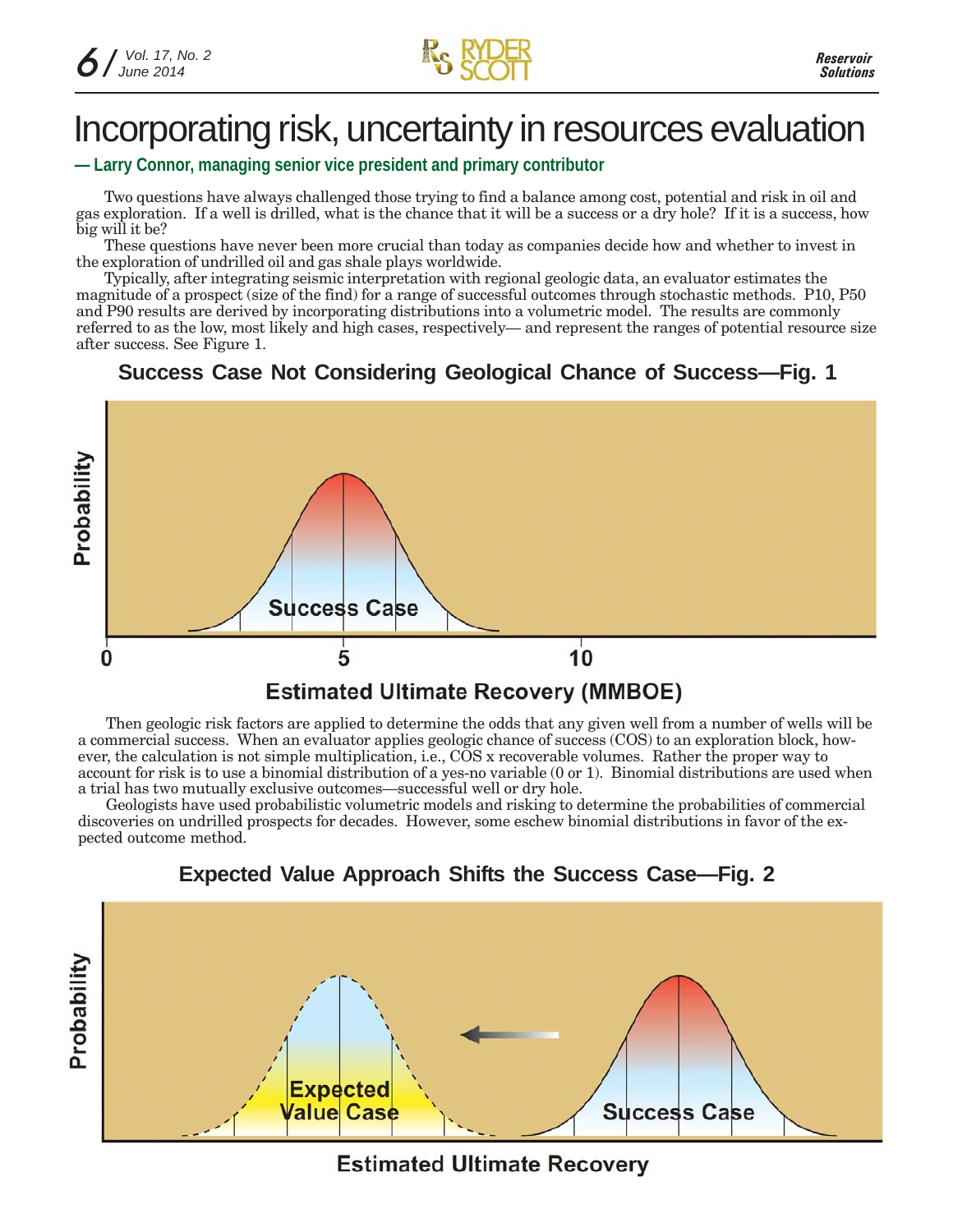



In the expected value method, the geologic COS is multiplied by the success case to arrive at an expected outcome. That results in the success case sliding to the left on the distribution plot (Figure 2), i.e., probability and frequency (trials) on the y-axis and magnitude of recoverable hydrocarbons on the x-axis. In this scenario, results are always positive and no dry holes are drilled.

Also, the expected outcome method results in a non-realistic solution of the outcome, because a successful well will be on the original success distribution not on a reduced distribution. While it is true that if a sufficiently large number of trials are used the mean would trend to this distribution. The expected value method relies on many trials to achieve the geologic COS outcome. Most exploration programs are dominated by one or two drilling trials so the expected value method breaks down.

To better incorporate the true COS, the binomial distribution is used in stochastic analysis of exploration projects. In this way, unrisked volumes derived from the volumetric probabilistic model are properly balanced against the COS. See Figure 3.



#### **Estimated Ultimate Recovery (MMBOE)**

#### Geologic risking with binomial distribution

Once the magnitude of a prospect is estimated for a range of successful cases, then evaluator considers the probability that one or more of the necessary conditions for success is missing. The evaluator must incorporate the probability of a failure event.

Geologic risk factors for conventional reservoirs include:

Trap risk—Probability that adequate vertical and lateral seals exist that could confine hydrocarbons within adjacent reservoir rock.

Reservoir risk—Probability that a lithology exists with sufficient porosity, permeability and continuity to contain moveable hydrocarbons.

Source risk—Probability that a lithology exists with sufficient quantity and quality of thermally mature organic matter to have expelled oil or gas that feasibly could have migrated to the reservoir.

Timing and migration risk—Probability that a source rock expelled oil or gas after the reservoir and trap were in place and that a flow path existed between source and reservoir. This includes the probability that subsequent geologic events did not cause excessive leakage, remigration or degradation of the trapped hydrocarbons.

Geologic risk factors for unconventional reservoirs include:

Presence: Probability that target units of the prospective formation are present in the evaluated area.

Organics: Probability that the target units of the prospective formation will contain sufficient organic material of appropriate kerogen type to provide for the generation of hydrocarbons.

Maturity: Probability that the organic material contained in the target units of the prospective formation has sufficient thermal maturity to allow for the conversion of kerogen to oil and gas.

Producibility: Probability that there are sufficient intervals within the target units of the prospective formation of sufficiently brittle composition and that the regional stress field is such that the application of hydraulic fracturing techniques may provide for movement of hydrocarbons in the reservoir to a wellbore at significant rates.

Continuity: Probability that the other risk factors are favorable over a sufficient lateral area to allow for potential development of the target units of the prospective formation.

The total geologic risk = trap risk x reservoir risk x source risk x timing and migration risk (conventional reservoir). The COS does not include the likelihood that a development project in the evaluated area will be economically viable or, if viable, the likelihood that development will occur.

If the well is a success, then the value of 1 is multiplied by the range of recoverable volumes. The result is a success distribution of recoverable resources. If the well is a failure (dry hole), then the